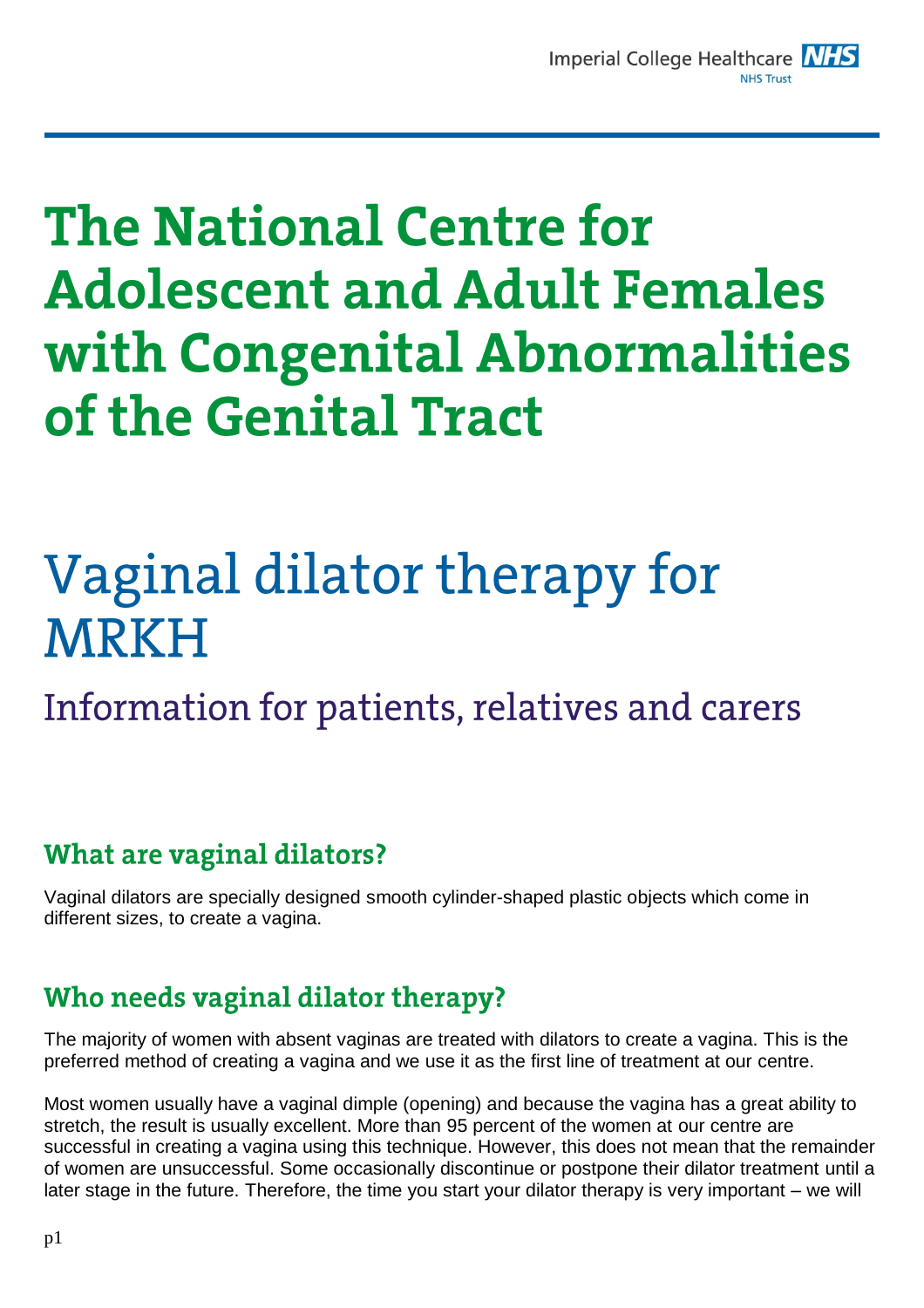discuss and agree when this is appropriate for you, to ensure the best possible outcome.

# How long will I have to use dilators?

This varies from person to person, but it usually takes around four to six months to create a vagina. When your vagina is fully stretched, it will remain a normal size, so there is no need for you to continue using the dilators once you have completed your treatment. However, sometimes if you are not sexually active for some time you may have to use the dilators briefly again.

### Are there any alternatives to this treatment?

Surgery is only offered after dilator therapy has proven to be unsuccessful – which is rare. However, we must stress that you will still need to use dilators after surgery. This is because the dilators will further stretch and keep the vagina open. If you do not use the dilators after the surgery it will cause your vagina to shorten or close up.

# What happens when I start my treatment?

We will admit you to hospital for approximately three days so that we can teach you how to use the dilators. We will arrange a single room for you so that you can carry out your treatment in privacy during your stay with us.

You will have a one-to-one supervision of dilator therapy with the clinical nurse specialist. She will examine you at the start of your treatment so that she can assess how stretchy your vagina is and the appropriate size dilator to use. You will start with a small dilator and gradually increase the size, before you are discharged home, to continue your treatment.

To start with, you will need to use the dilators three times a day, for ten to 15 minutes each time. You might wish to reduce your treatment to twice a day after four weeks of treatment. However, you should discuss this with your clinical nurse specialist or the consultant first, as this may slow down the progress of your treatment.

You will be reviewed regularly in our clinic and advised on when to progress on to the larger sized dilators until you have completed your treatment and your vagina is an average size (6cm or more).

When your vagina is fully stretched, you may stop using the dilators, as you would have completed your treatment. If you have a partner, you will be able to enjoy comfortable sex.

# Why do I have to stay in hospital?

Initially, you will need to receive close supervision and guidance on the use of dilators. Although we use a lubricating gel, you may have some discomfort in the first three days of using the dilators. This is normal as the vaginal skin is being stretched. After this initial period, the soreness usually settles as the vagina begins to stretch.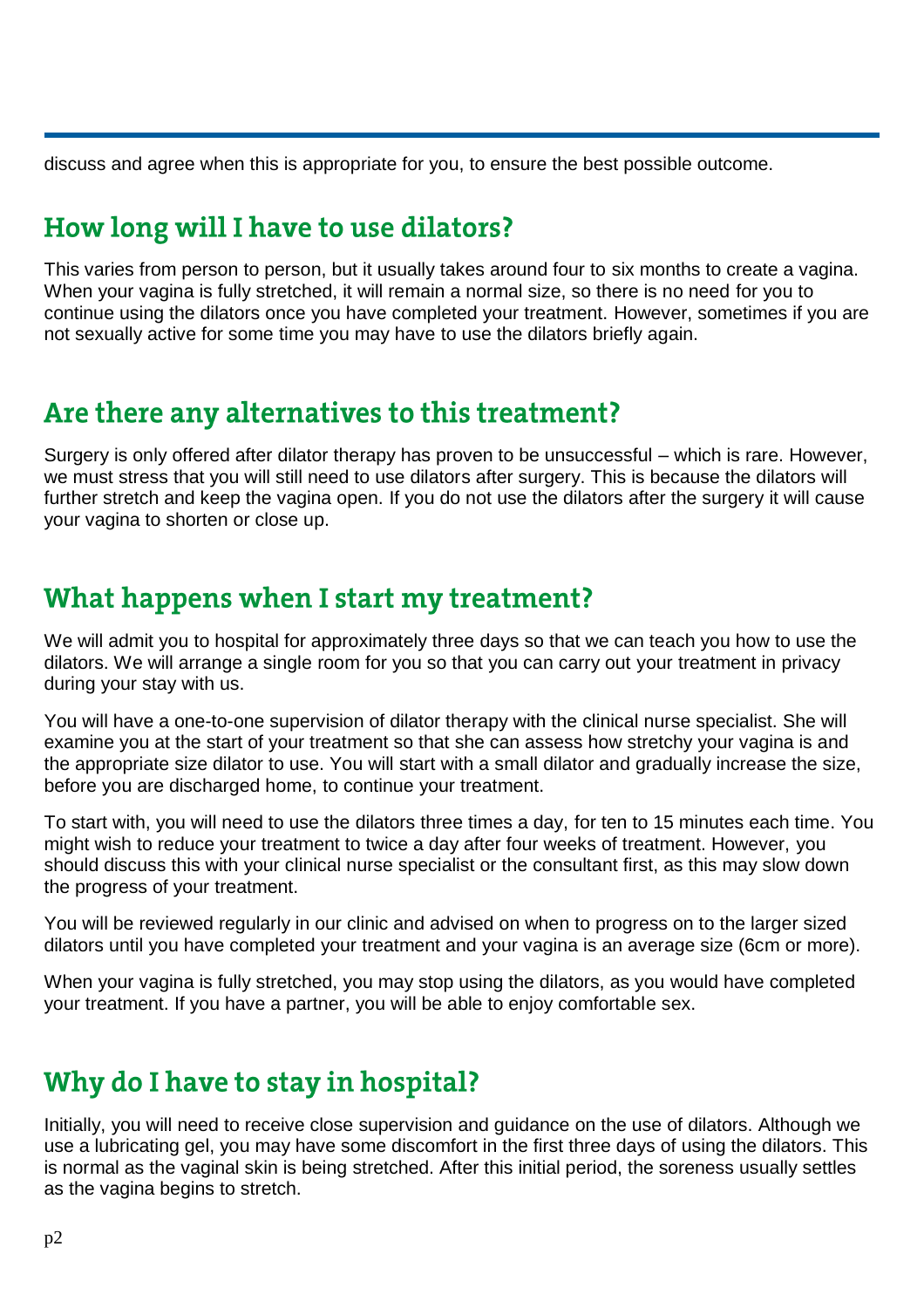You may have a small amount of vaginal bleeding at the start of your treatment, therefore it is important that we show you how to use the dilators correctly. Any bleeding usually settles after a few sessions of treatment.

Most women experience the need to pass urine urgently when they first start using the dilators. This is because your vagina and urethra are quite close to each other and when you stretch the vaginal space, you may feel some pressure on your bladder or your urethra ('water pipe'). This sensation usually settles after a few days when the vagina becomes more stretched. However, if you have other urinary symptoms or problems, please let us know as you may have a urine infection and need antibiotics.

It is important for us to show you how to examine yourself and where to insert the dilators so that you are stretching the right place. You will also need to be shown the correct angle of insertion and the correct pressure to use, to enable your vagina to stretch to its full potential.

Whilst being in hospital for a few days, should you wish to have the opportunity to see our clinical psychologist this can also be arranged.

#### When can I have sex?

It may be possible for you to try to have sex when you are using the medium-sized dilators. Having sex can help, as your partner will be stretching your vagina, however he must understand that he will not be able to penetrate you fully at this time. During this time, you should continue to use the dilators regularly and we will advise you when to progress on to larger sizes until your vagina is an average size.

However, you may choose to wait until you have completed your treatment and be assured that you have a normal size vagina before you have sex. We will be happy to advise and discuss this with you too.

## Will I need to use protection when I have sex?

Yes, it is always advisable to practise safe sex and your partner should use condoms because you are still at risk of sexually transmitted diseases and blood-borne diseases such as HIV or Hepatitis B.

## How will I know when I have a normal size vagina?

We will ask you to come back to clinic two weeks after your discharge home from hospital. At this appointment, we will assess your progress and you will be able to discuss any problems that you might have had at home.

After this, the consultant and the clinical nurse specialist will see you every four to eight weeks. They will advise you on when to increase the sizes of the dilators, how often you need to use them and whether you need to continue to use the dilators.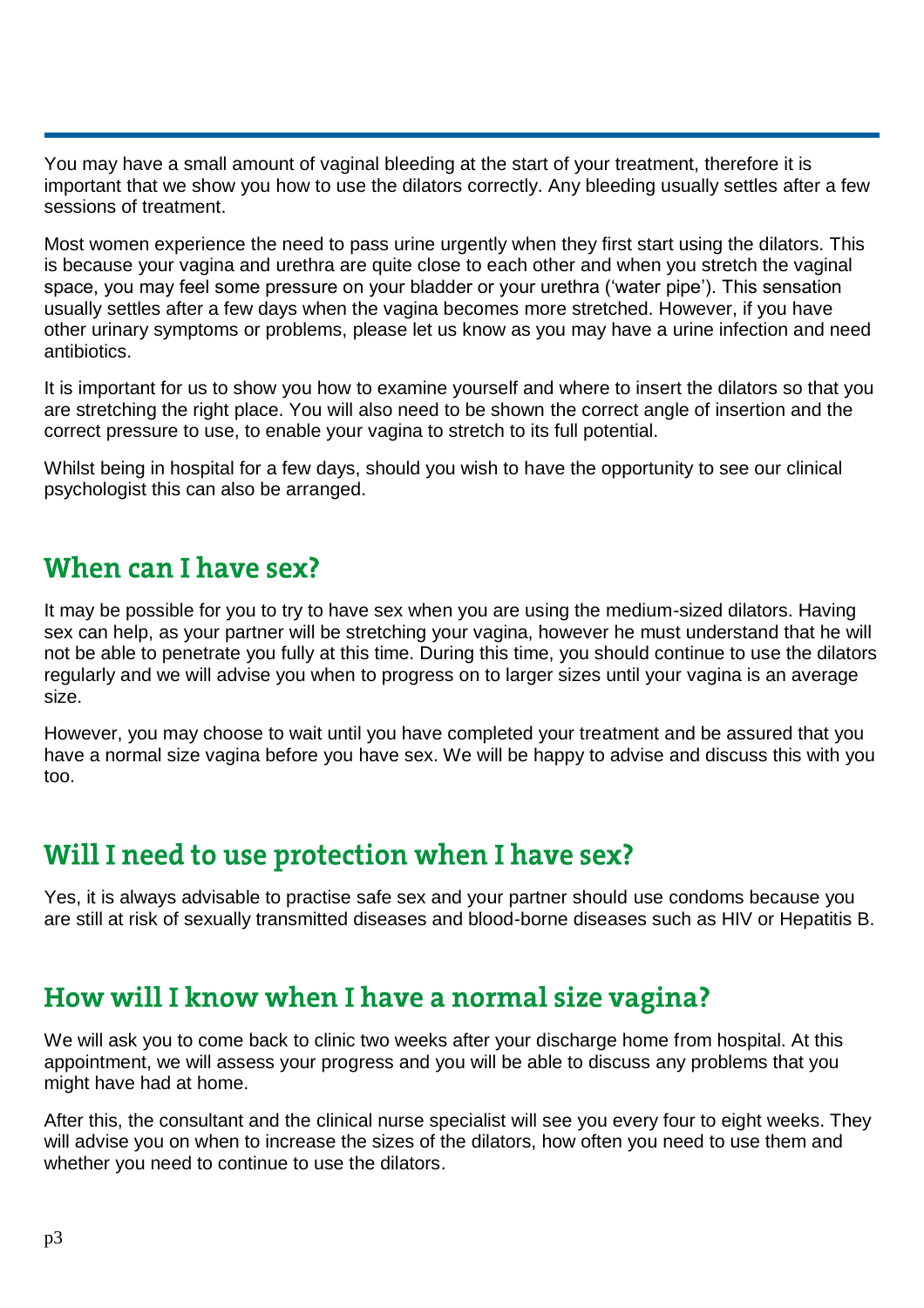# Is there anything I need to watch out for at home?

You may notice your bladder is slightly irritable which can be due to pressure on your bladder from the dilators. If you have any pain when passing urine, you must contact your GP, as you may have an infection and need antibiotics.

Occasionally you may see some bleeding either on the dilator or staining your pants, this is usually due to a slight tearing of the vaginal skin and is not serious, but do mention this at your next appointment.

Sometimes pain may be experienced with sexual intercourse after vaginal dilator treatment; this may be due to vaginal dryness or the lack of lubrication. If this happens, it is advisable to use a lubricant such as KY Jelly to overcome the problem.

### Will I need to have cervical smear tests?

No. As you do not have a vagina, cervix or uterus you will not need to have any cervical smear tests or HPV1 vaccinations (the vaccine that may be offered to prevent human papillomavirus).

## Who can I contact for further information or advice?

At our centre, we have a support group, which offers support and encouragement for you, your parents and your partner. The group meets twice a year, in spring and in autumn. The meeting in the spring is usually informal and offers you the opportunity to meet and talk with other women with the same condition. The autumn meeting tends to be more formal and informative, with specialist speakers and some of our own patients who have undergone IVF surrogacy and adoption, coming to share their expertise and experience with everyone.

As well as the support group, we have a helpline and a list of patient contacts, so please feel free to call us whenever you have any questions or if you would like to be put in touch with other girls.

The helpline number is **020 3313 5363** and the service is available from 9.00am until 5.00pm, Monday to Friday. Outside of these hours, you can leave a message on the voicemail for the clinical nurse specialist.

Alternatively, you can visit our MRKH support website at **www.mrkh.org.uk**. For details of how to register online, please telephone **020 3313 5363**, email **nuala.dixon@imperial.nhs.uk** or write to us using the address below:

Gynaecology Outpatient Department Queen Charlotte's & Chelsea Hospital Du Cane Road London W12 0HS